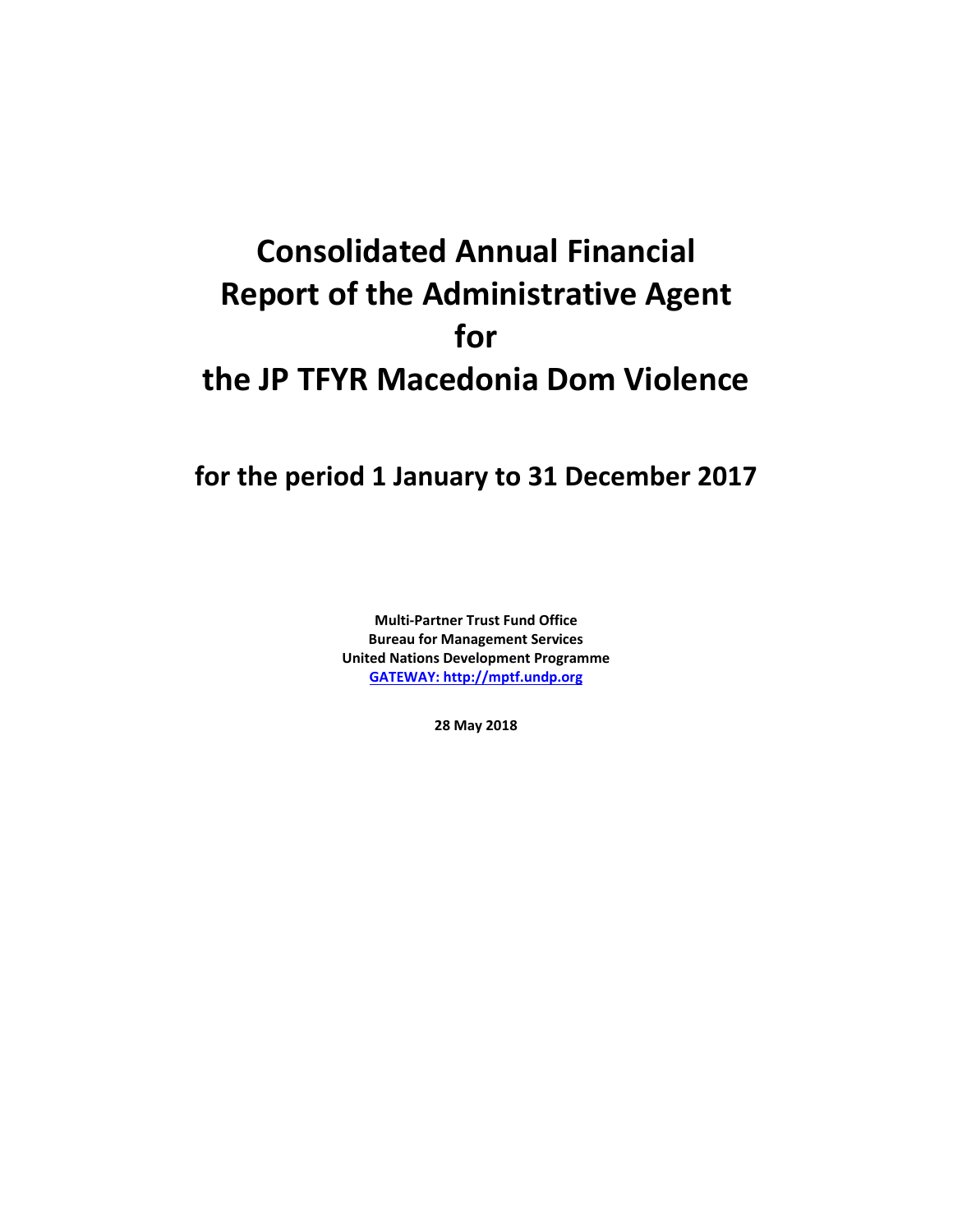JP TFYR MACEDONIA DOM VIOLENCE CONSOLIDATED ANNUAL FINANCIAL REPORT **2017**

### **PARTICIPATING ORGANIZATIONS CONTRIBUTORS**



UNDP(MDTF/PUNO only).





United Nations Population Fund

United Nations Children's Fund



World Health Organization



NETHERLANDS, Government of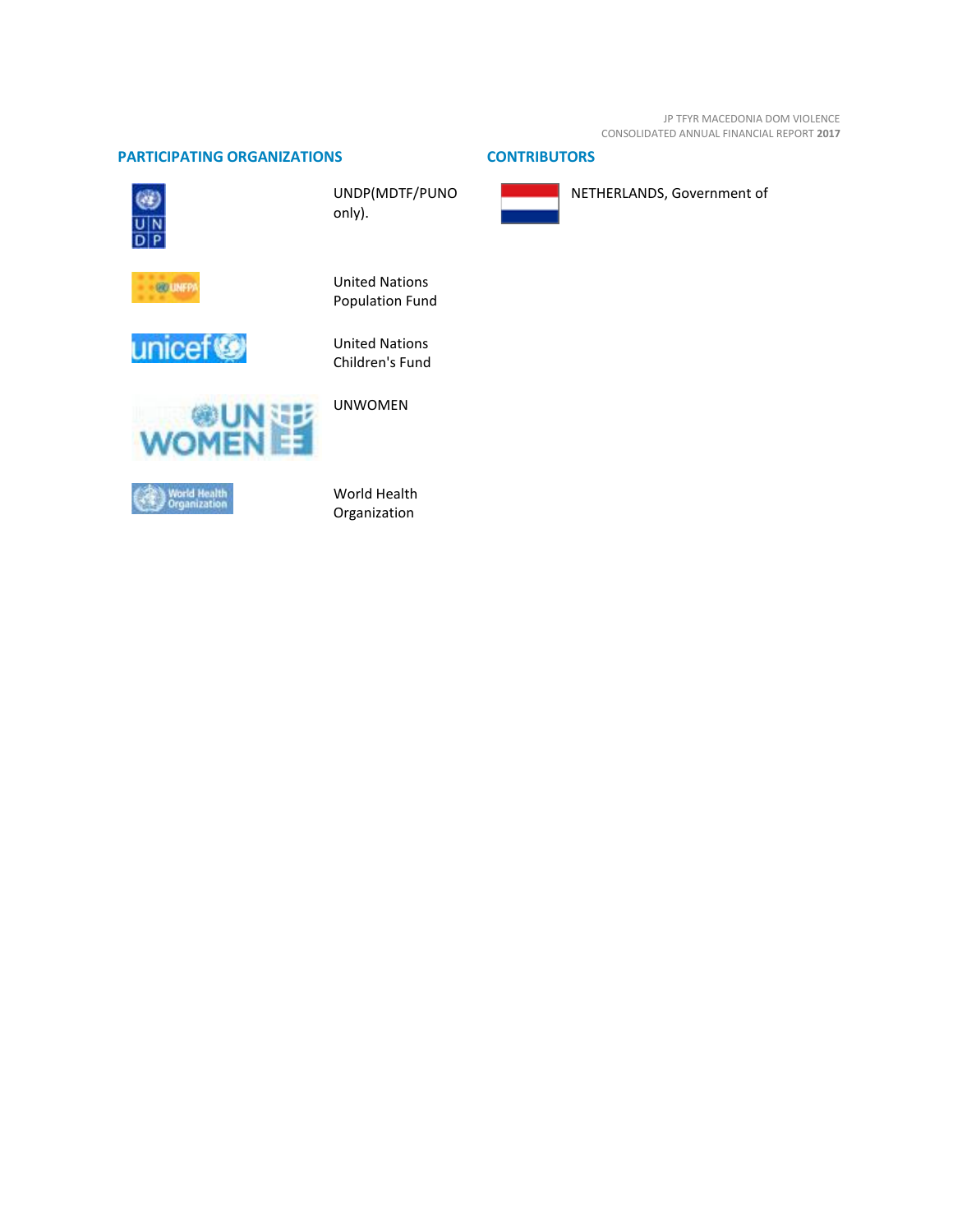#### **DEFINITIONS**

#### **Allocation**

Amount approved by the Steering Committee for a project/programme.

#### **Approved Project/Programme**

A project/programme including budget, etc., that is approved by the Steering Committee for fund allocation purposes.

#### **Contributor Commitment**

Amount(s) committed by a donor to a Fund in a signed Standard Administrative Arrangement with the UNDP Multi-Partner Trust Fund Office (MPTF Office), in its capacity as the Administrative Agent. A commitment may be paid or pending payment.

#### **Contributor Deposit**

Cash deposit received by the MPTF Office for the Fund from a contributor in accordance with a signed Standard Administrative Arrangement.

#### **Delivery Rate**

The percentage of funds that have been utilized, calculated by comparing expenditures reported by a Participating Organization against the 'net funded amount'.

#### **Indirect Support Costs**

A general cost that cannot be directly related to any particular programme or activity of the Participating Organizations. UNDG policy establishes a fixed indirect cost rate of 7% of programmable costs.

#### **Net Funded Amount**

Amount transferred to a Participating Organization less any refunds transferred back to the MPTF Office by a Participating Organization.

#### **Participating Organization**

A UN Organization or other inter-governmental Organization that is an implementing partner in a Fund, as represented by signing a Memorandum of Understanding (MOU) with the MPTF Office for a particular Fund.

#### **Project Expenditure**

The sum of expenses and/or expenditure reported by all Participating Organizations for a Fund irrespective of which basis of accounting each Participating Organization follows for donor reporting.

#### **Project Financial Closure**

A project or programme is considered financially closed when all financial obligations of an operationally completed project or programme have been settled, and no further financial charges may be incurred.

#### **Project Operational Closure**

A project or programme is considered operationally closed when all programmatic activities for which Participating Organization(s) received funding have been completed.

#### **Project Start Date**

Date of transfer of first instalment from the MPTF Office to the Participating Organization.

#### **Total Approved Budget**

This represents the cumulative amount of allocations approved by the Steering Committee.

#### **US Dollar Amount**

The financial data in the report is recorded in US Dollars and due to rounding off of numbers, the totals may not add up.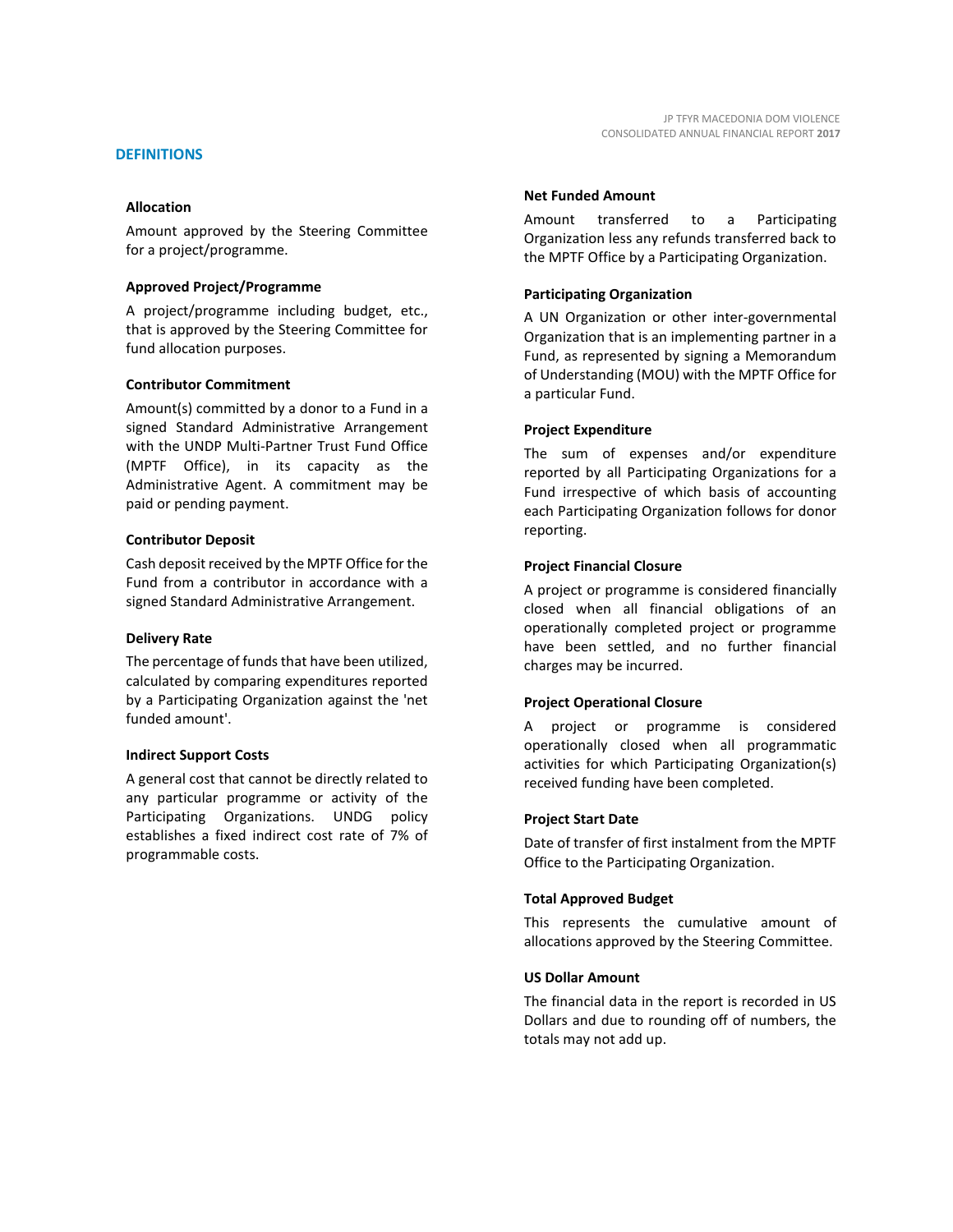#### JP TFYR MACEDONIA DOM VIOLENCE CONSOLIDATED ANNUAL FINANCIAL REPORT 2017

#### **TABLE OF CONTENTS...**

| Introduction 1 1 |   |
|------------------|---|
|                  |   |
|                  |   |
|                  |   |
|                  |   |
|                  | 5 |
|                  |   |
|                  |   |
|                  |   |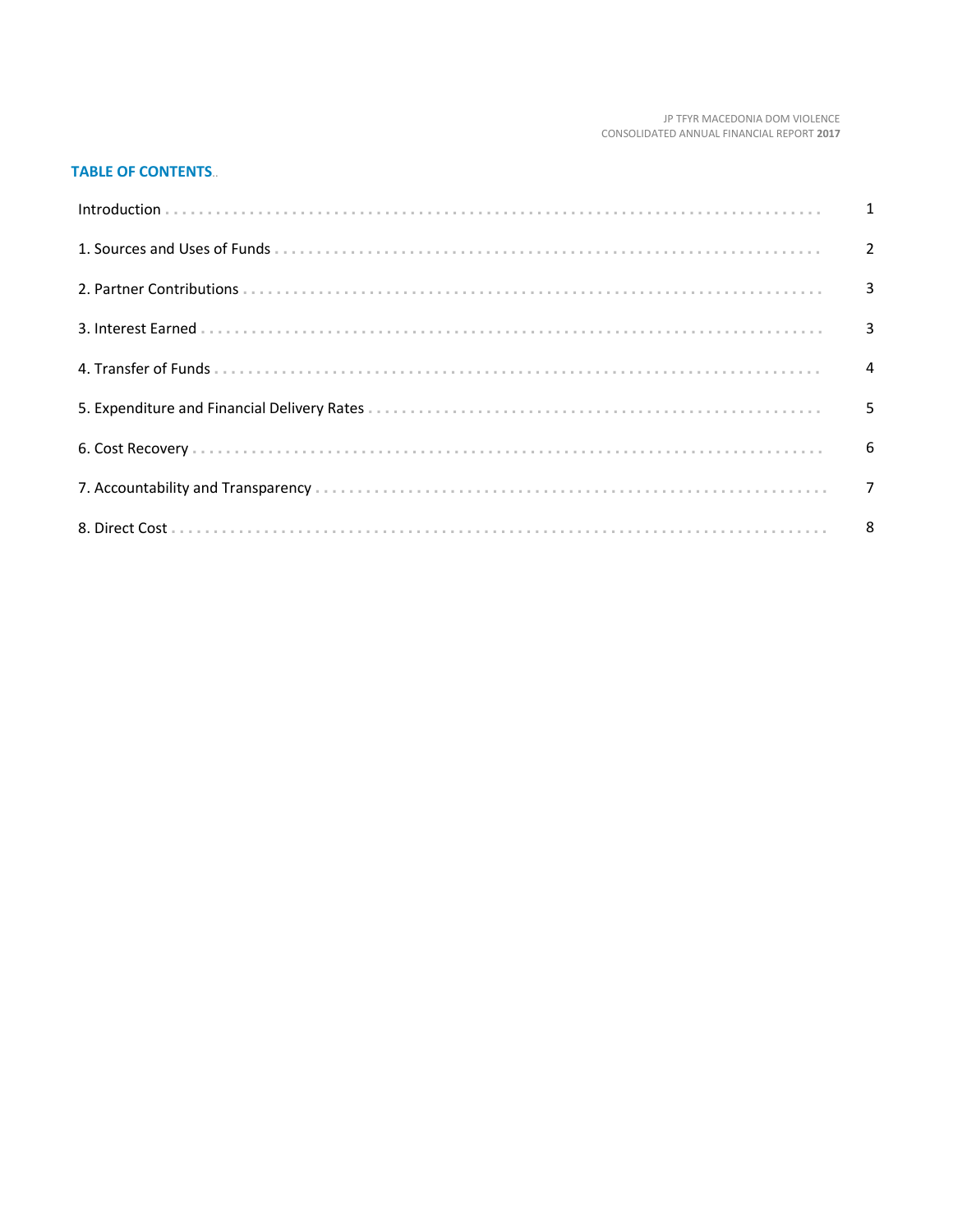#### **INTRODUCTION**

This Consolidated Annual Financial Report of the **JP TFYR Macedonia Dom Violence** is prepared by the United Nations Development Programme (UNDP) Multi-Partner Trust Fund Office (MPTF Office) in fulfillment of its obligations as Administrative Agent, as per the terms of Reference (TOR), the Memorandum of Understanding (MOU) signed between the UNDP MPTF Office and the Participating Organizations, and the Standard Administrative Arrangement (SAA) signed with contributors.

The MPTF Office, as Administrative Agent, is responsible for concluding an MOU with Participating Organizations and SAAs with contributors. It receives, administers and

manages contributions, and disburses these funds to the Participating Organizations. The Administrative Agent prepares and submits annual consolidated financial reports, as well as regular financial statements, for transmission to contributors.

This consolidated financial report covers the period 1 January to 31 December **2017** and provides financial data on progress made in the implementation of projects of the **JP TFYR Macedonia Dom Violence** . It is posted on the MPTF Office GATEWAY [\(http://mptf.undp.org/factsheet/fund/JMK00\)](http://mptf.undp.org/factsheet/fund/JMK00).

The financial data in the report is recorded in US Dollars and due to rounding off of numbers, the totals may not add up.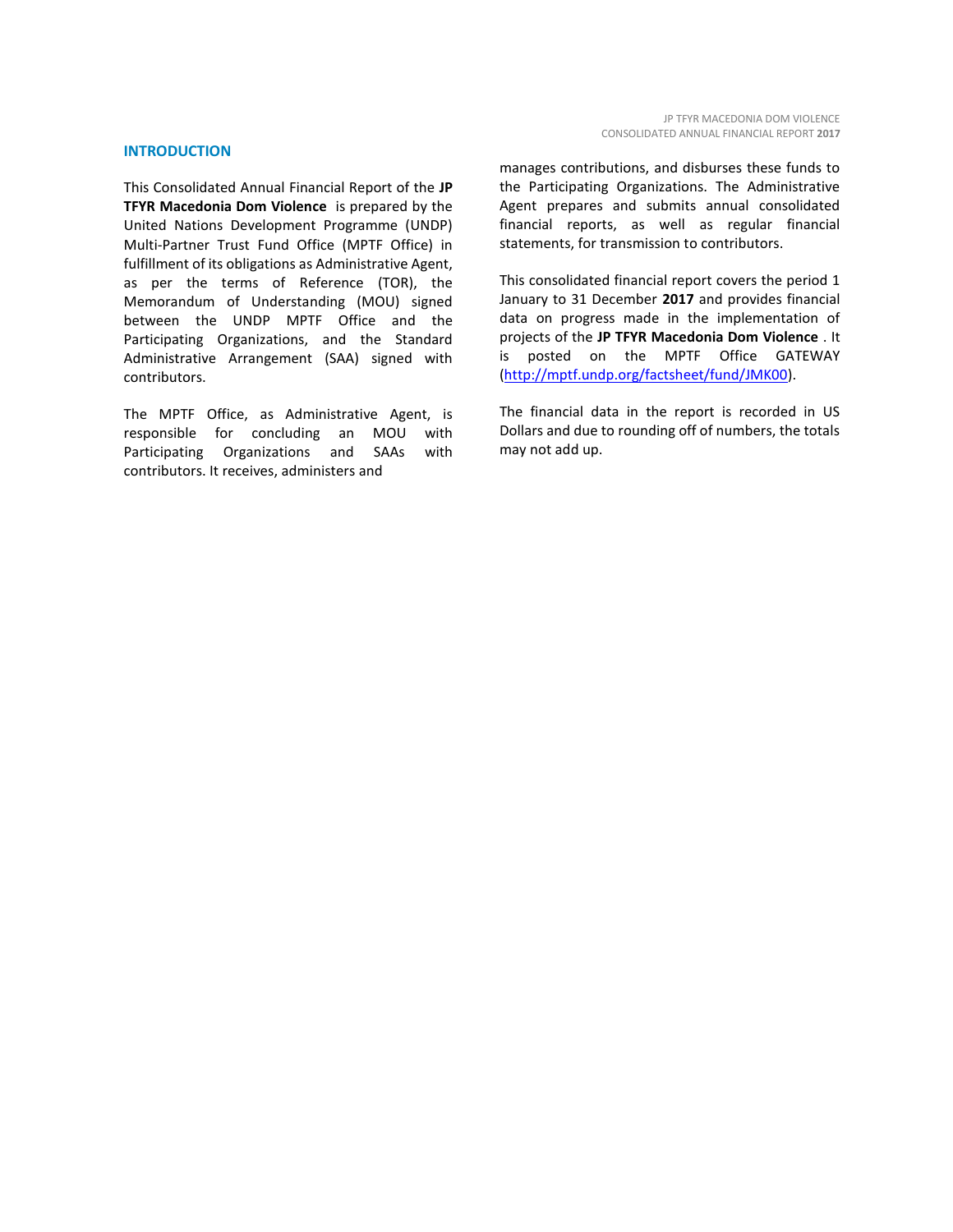#### **2017 FINANCIAL PERFORMANCE**

This chapter presents financial data and analysis of the **JP TFYR Macedonia Dom Violence** using the pass-through funding modality as of 31 December 2017. Financial information for this Fund is also available on the MPTF Office GATEWAY, at the following address: [http://mptf.undp.org/factsheet/fund/JMK00.](http://mptf.undp.org/factsheet/fund/JMK00)

#### **1. SOURCES AND USES OF FUNDS**

As of 31 December **2017**, **1** contributors deposited US\$ **2,457,956** in contributions and US\$ **28,999** was earned in interest. Refunds to contributors were US\$ **(39,720)**

The cumulative source of funds was US\$ **2,447,235**

Of this amount, US\$ **2,422,648** has been net funded to **5** Participating Organizations, of which US\$ **2,422,648** has been reported as expenditure. The Administrative Agent fee has been charged at the approved rate of 1% on deposits and amounts to US\$ **24,580**. Table 1 provides an overview of the overall sources, uses, and balance of the **JP TFYR Macedonia Dom Violence** as of 31 December 2017.

#### **Table 1. Financial Overview, as of 31 December 2017 (in US Dollars)**

|                                                                 | Annual 2016 | Annual 2017    | <b>Cumulative</b> |
|-----------------------------------------------------------------|-------------|----------------|-------------------|
| <b>Sources of Funds</b>                                         |             |                |                   |
| Contributions from donors                                       |             | $\overline{a}$ | 2,457,956         |
| Fund Earned Interest and Investment Income                      |             |                | 9,244             |
| Interest Income received from Participating Organizations       |             |                | 19,755            |
| Refunds by Administrative Agent to Contributors                 |             | (4,075)        | (39, 720)         |
| Fund balance transferred to another MDTF                        |             |                |                   |
| Other Income                                                    |             |                |                   |
| <b>Total: Sources of Funds</b>                                  |             | (4,075)        | 2,447,235         |
| <b>Use of Funds</b>                                             |             |                |                   |
| <b>Transfers to Participating Organizations</b>                 |             |                | 2,472,608         |
| Refunds received from Participating Organizations               |             | (4,075)        | (49,960)          |
| <b>Net Funded Amount</b>                                        |             | (4,075)        | 2,422,648         |
| <b>Administrative Agent Fees</b>                                |             |                | 24,580            |
| Direct Costs: (Steering Committee, Secretariatetc.)             |             |                |                   |
| <b>Bank Charges</b>                                             |             |                | $\overline{7}$    |
| <b>Other Expenditures</b>                                       |             |                |                   |
| <b>Total: Uses of Funds</b>                                     |             | (4,075)        | 2,447,235         |
| Change in Fund cash balance with Administrative Agent           |             |                |                   |
| Opening Fund balance (1 January)                                |             |                |                   |
| <b>Closing Fund balance (31 December)</b>                       |             |                |                   |
| Net Funded Amount (Includes Direct Cost)                        |             | (4,075)        | 2,422,648         |
| Participating Organizations' Expenditure (Includes Direct Cost) | (4,075)     | 0              | 2,422,648         |
| <b>Balance of Funds with Participating Organizations</b>        |             |                |                   |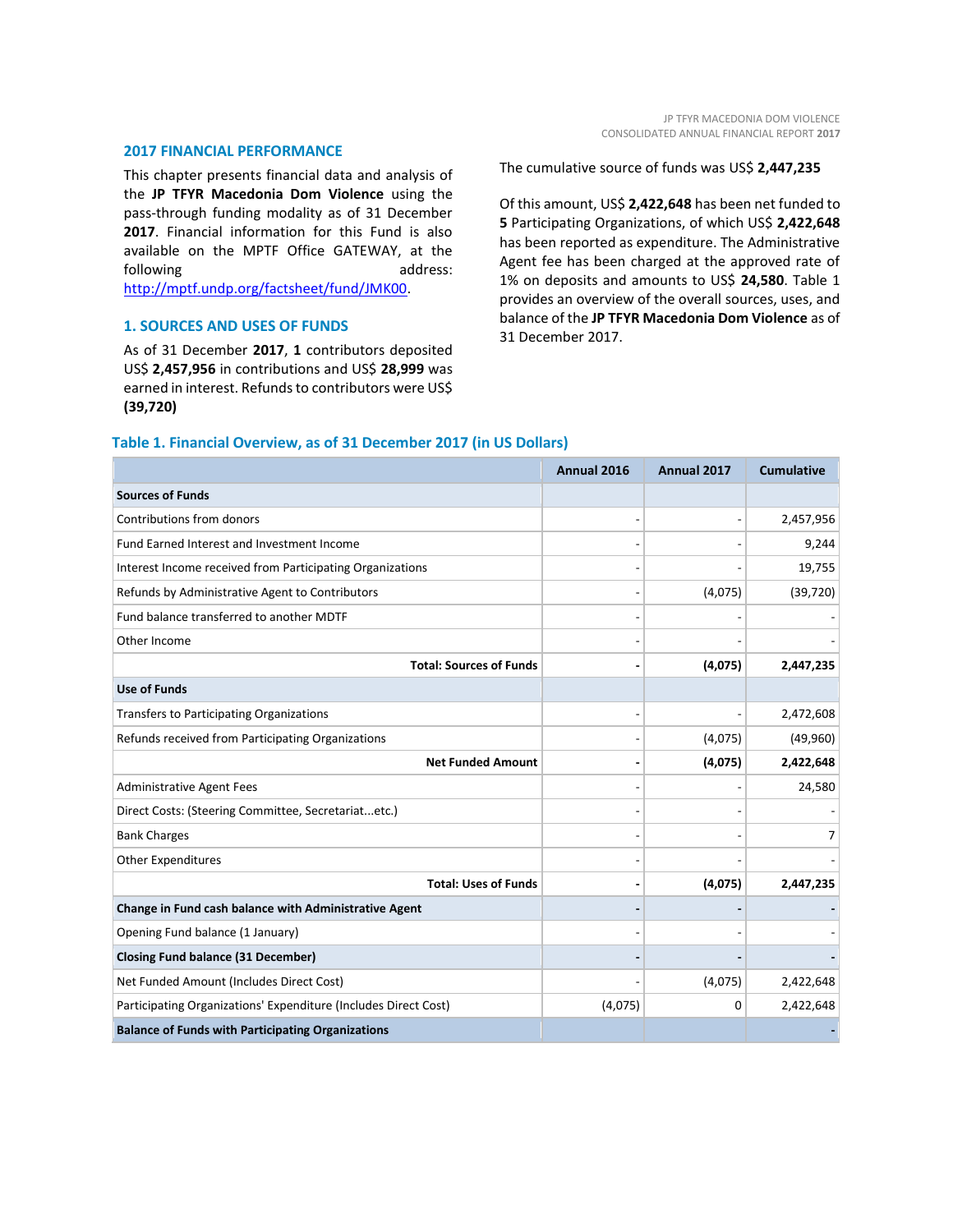#### **2. PARTNER CONTRIBUTIONS**

Table 2 provides information on cumulative contributions received from all contributors to this Fund as of 31 December **2017**.

The **JP TFYR Macedonia Dom Violence** is currently being financed by **1** contributor, as listed in the table below.

The table below includes commitments made up to 31 December 2017 through signed Standard Administrative Agreements, and deposits made through 2017. It does not include commitments that were made to the fund beyond 2017.

#### **Table 2. Contributors' Commitments and Deposits, as of 31 December 2017 (in US Dollars)**

| <b>Contributors</b>        | <b>Total Commitments</b> | <b>Prior Years</b><br>as of 31-Dec-2016 Deposits | <b>Current Year</b><br>Jan-Dec-2017 Deposits | <b>Total Deposits</b> |
|----------------------------|--------------------------|--------------------------------------------------|----------------------------------------------|-----------------------|
| NETHERLANDS, Government of | 2.457.956                | 2.457.956                                        | -                                            | 2,457,956             |
| <b>Grand Total</b>         | 2,457,956                | 2,457,956                                        |                                              | 2,457,956             |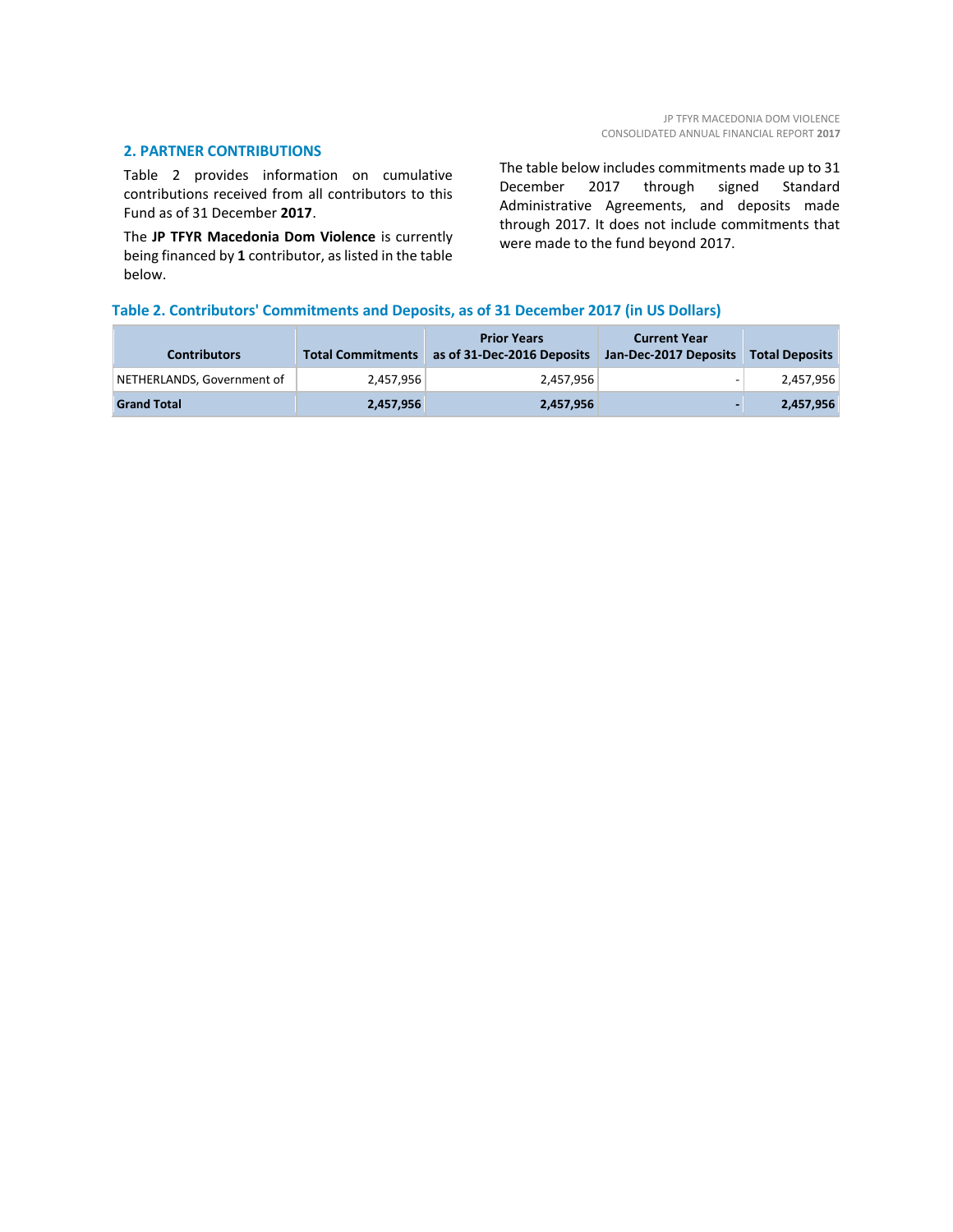#### **3. INTEREST EARNED**

Interest income is earned in two ways: 1) on the balance of funds held by the Administrative Agent (Fund earned interest), and 2) on the balance of funds held by the Participating Organizations (Agency earned interest) where their Financial Regulations and Rules allow return of interest to the AA.

As of 31 December 2017, Fund earned interest amounts to US\$ **9,244**.

Interest received from Participating Organizations amounts to US\$ **19,755**, bringing the cumulative interest received to US\$ **28,999**.

Details are provided in the table below.

#### **Table 3. Sources of Interest and Investment Income, as of 31 December 2017 (in US Dollars)**

| <b>Interest Earned</b>                            | <b>Prior Years</b><br>as of 31-Dec-2016 | <b>Current Year</b><br>Jan-Dec-2017 | Total  |
|---------------------------------------------------|-----------------------------------------|-------------------------------------|--------|
| <b>Administrative Agent</b>                       |                                         |                                     |        |
| <b>Fund Earned Interest and Investment Income</b> | 9,244                                   |                                     | 9,244  |
| <b>Total: Fund Earned Interest</b>                | 9,244                                   |                                     | 9,244  |
| <b>Participating Organization</b>                 |                                         |                                     |        |
| <b>UNDP</b>                                       | 18,281                                  |                                     | 18,281 |
| <b>UNFPA</b>                                      | 1,103                                   |                                     | 1,103  |
| <b>UNWOMEN</b>                                    | 370                                     |                                     | 370    |
| <b>Total: Agency earned interest</b>              | 19,755                                  |                                     | 19,755 |
| <b>Grand Total</b>                                | 28,999                                  |                                     | 28,999 |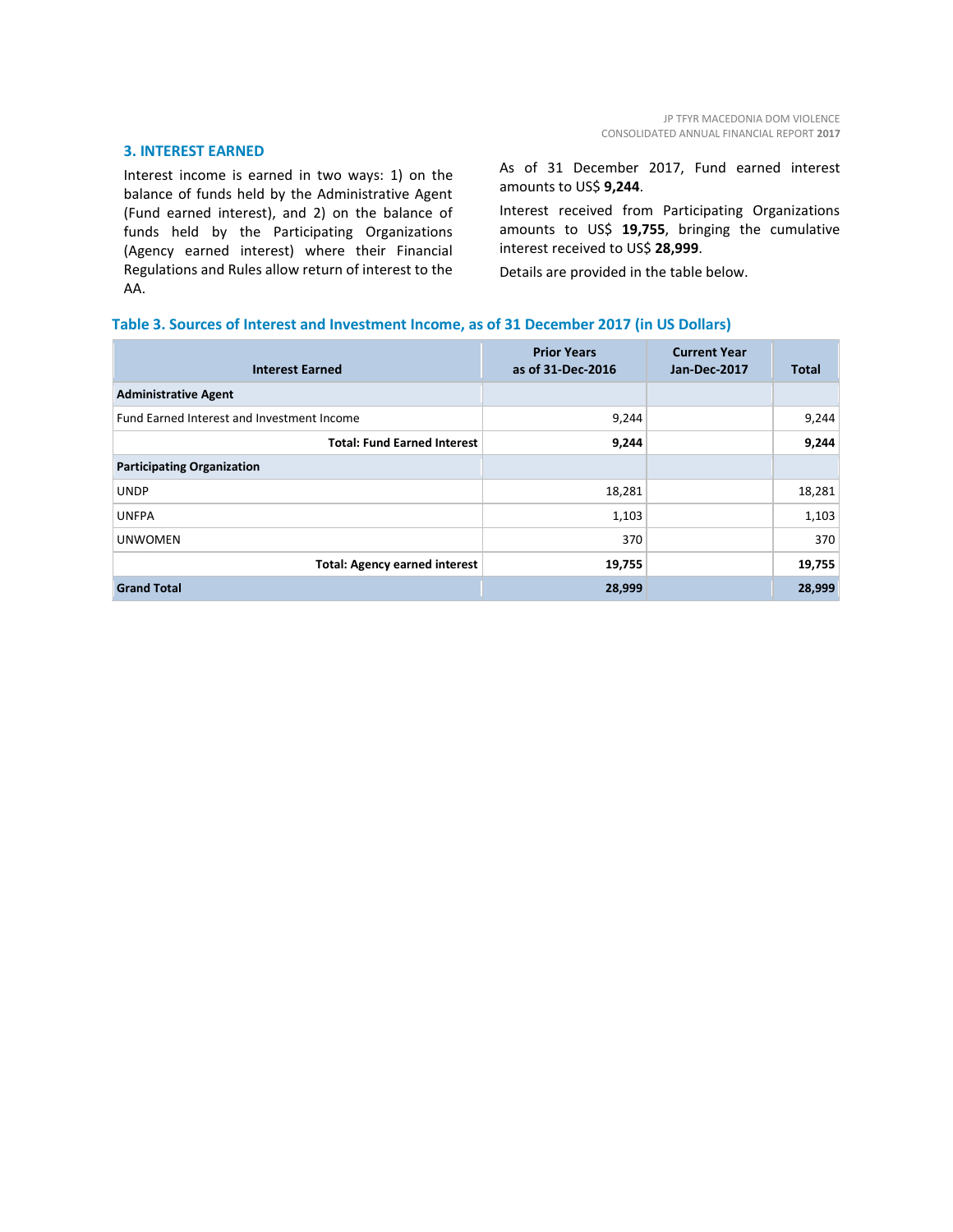#### **4. TRANSFER OF FUNDS**

Allocations to Participating Organizations are approved by the Steering Committee and disbursed by the Administrative Agent. As of 31 December **2017**, the AA has transferred US\$ **2,472,608** to **5** Participating Organizations (see list below).

#### **4.1 TRANSFER BY PARTICIPATING ORGANIZATION**

Table 4 provides additional information on the refunds received by the MPTF Office, and the net funded amount for each of the Participating Organizations.

#### **Table 4. Transfer, Refund, and Net Funded Amount by Participating Organization, as of 31 December 2017 (in US Dollars)**

| Participating<br><b>Organization</b> | Prior Years as of 31-Dec-2016 |                |                   | <b>Current Year Jan-Dec-2017</b> |                |                   | <b>Total</b>     |                |                   |
|--------------------------------------|-------------------------------|----------------|-------------------|----------------------------------|----------------|-------------------|------------------|----------------|-------------------|
|                                      | <b>Transfers</b>              | <b>Refunds</b> | <b>Net Funded</b> | <b>Transfers</b>                 | <b>Refunds</b> | <b>Net Funded</b> | <b>Transfers</b> | <b>Refunds</b> | <b>Net Funded</b> |
| <b>UNDP</b>                          | 1,196,612                     | (39,232)       | 1,157,380         |                                  | (4,075)        | (4,075)           | 1,196,612        | (43, 307)      | 1,153,304         |
| <b>UNFPA</b>                         | 659,289                       | (6,610)        | 652,678           |                                  |                |                   | 659,289          | (6,610)        | 652,678           |
| <b>UNICEF</b>                        | 176,817                       | (42)           | 176,775           |                                  |                |                   | 176,817          | (42)           | 176,775           |
| <b>UNWOMEN</b>                       | 125,938                       |                | 125,938           |                                  |                |                   | 125,938          |                | 125,938           |
| <b>WHO</b>                           | 313,953                       |                | 313,953           |                                  |                |                   | 313,953          |                | 313,953           |
| <b>Grand Total</b>                   | 2,472,608                     | (45, 885)      | 2,426,724         |                                  | (4,075)        | (4,075)           | 2,472,608        | (49, 960)      | 2,422,648         |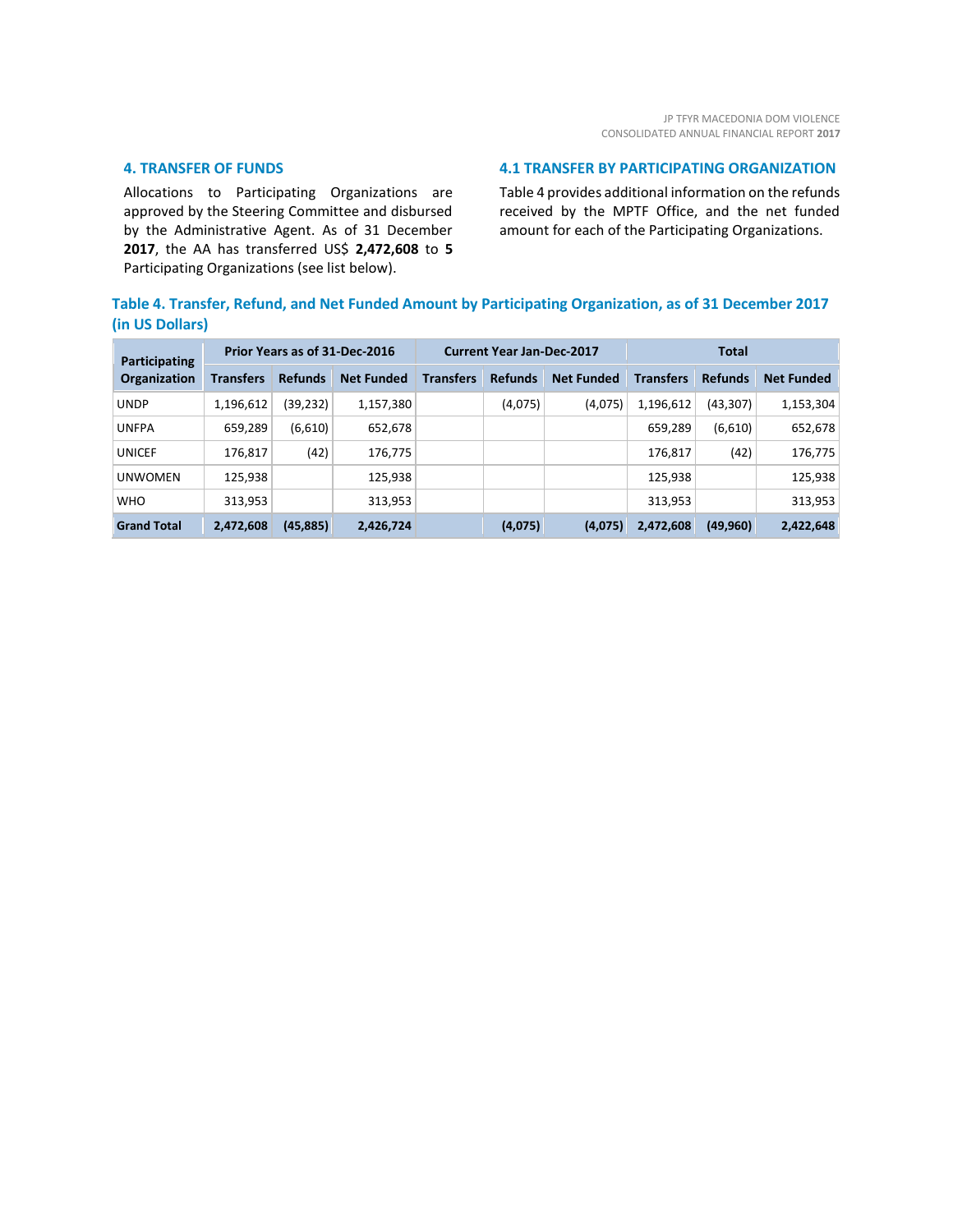#### **5. EXPENDITURE AND FINANCIAL DELIVERY RATES**

All final expenditures reported for the year **2017** were submitted by the Headquarters of the Participating Organizations. These were consolidated by the MPTF Office.

Project expenditures are incurred and monitored by each Participating Organization, and are reported as per the agreed upon categories for inter-agency harmonized reporting. The reported expenditures were submitted via the MPTF Office's online expenditure reporting tool. The **2017** expenditure data has been posted on the MPTF Office GATEWAY at [http://mptf.undp.org/factsheet/fund/JMK00.](http://mptf.undp.org/factsheet/fund/JMK00)

#### JP TFYR MACEDONIA DOM VIOLENCE CONSOLIDATED ANNUAL FINANCIAL REPORT **2017**

#### **5.1 EXPENDITURE REPORTED BY PARTICIPATING ORGANIZATION**

In **2017**, US\$ **(4,075)** was net funded to Participating Organizations, and US\$ **0** was reported in expenditure.

As shown in table below, the cumulative net funded amount is US\$ **2,422,648** and cumulative expenditures reported by the Participating Organizations amount to US\$ **2,422,648**. This equates to an overall Fund expenditure delivery rate of **100** percent.

The agencies with the three highest delivery rates are: UNDP (100%), UNFPA (100%) and UNICEF (100%)

#### **Table 5.1 Net Funded Amount, Reported Expenditure, and Financial Delivery by Participating Organization, as of 31 December 2017 (in US Dollars)**

|                               |                    |                             | <b>Expenditure</b>                      |                                     |                   |                           |
|-------------------------------|--------------------|-----------------------------|-----------------------------------------|-------------------------------------|-------------------|---------------------------|
| Participating<br>Organization | Approved<br>Amount | <b>Net Funded</b><br>Amount | <b>Prior Years</b><br>as of 31-Dec-2016 | <b>Current Year</b><br>Jan-Dec-2017 | <b>Cumulative</b> | <b>Delivery Rate</b><br>% |
| <b>UNDP</b>                   | 1,157,379          | 1,153,304                   | 1,153,304                               | 0                                   | 1,153,304         | 100.00                    |
| <b>UNFPA</b>                  | 659,289            | 652,678                     | 652,678                                 |                                     | 652,678           | 100.00                    |
| <b>UNICEF</b>                 | 176,817            | 176,775                     | 176,775                                 |                                     | 176,775           | 100.00                    |
| <b>UNWOMEN</b>                | 125.938            | 125,938                     | 125.938                                 |                                     | 125.938           | 100.00                    |
| <b>WHO</b>                    | 313,953            | 313,953                     | 313,953                                 |                                     | 313,953           | 100.00                    |
| <b>Grand Total</b>            | 2,433,376          | 2,422,648                   | 2,422,648                               | $\bf{0}$                            | 2,422,648         | 100.00                    |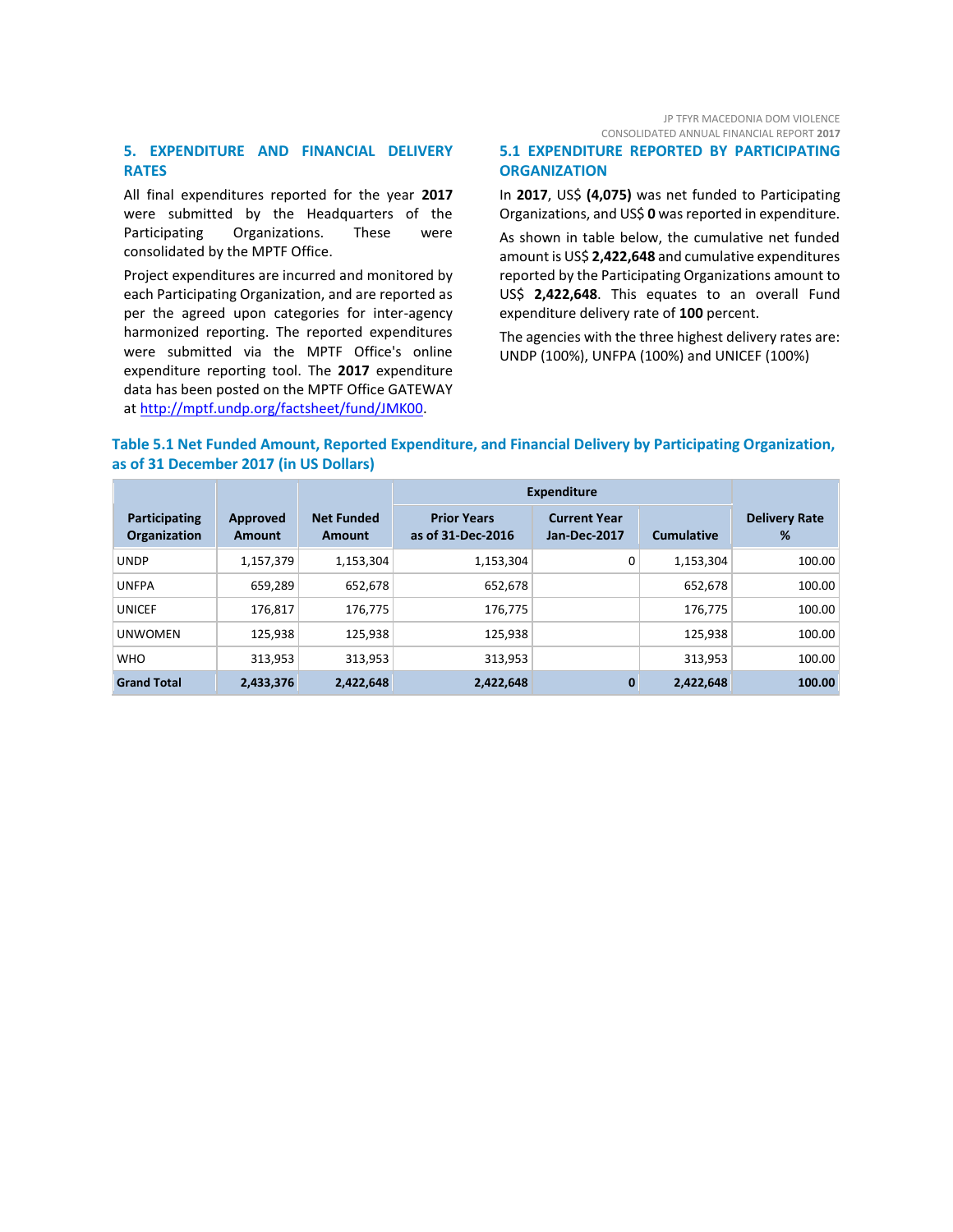#### **5.2 EXPENDITURE REPORTED BY CATEGORY**

Project expenditures are incurred and monitored by each Participating Organization and are reported as per the agreed categories for inter-agency harmonized reporting. In 2006 the UN Development Group (UNDG) established six categories against which UN entities must report inter-agency project expenditures. Effective 1 January 2012, the UN Chief Executive Board (CEB) modified these categories as a result of IPSAS adoption to comprise eight categories. All expenditure incurred prior to 1 January 2012 have been reported in the old categories; post 1 January 2012 all expenditure are reported in the new eight categories. See table below.

#### **2012 CEB Expense Categories**

- 1. Staff and personnel costs
- 2. Supplies, commodities and materials
- 3. Equipment, vehicles, furniture and depreciation
- 4. Contractual services
- 5. Travel
- 6. Transfers and grants
- 7. General operating expenses
- 8. Indirect costs

\_\_\_\_\_\_\_\_\_\_\_\_\_\_\_\_\_\_\_\_\_\_

#### **2006 UNDG Expense Categories**

- 1. Supplies, commodities, equipment & transport
- 2. Personnel
- 3. Training counterparts
- 4. Contracts
- 5. Other direct costs
- 6. Indirect costs

#### **Table 6. Expenditure by UNDG Budget Category, as of 31 December 2017 (in US Dollars)**

|                                                       | <b>Expenditure</b>                      |                                            |              |                                                     |
|-------------------------------------------------------|-----------------------------------------|--------------------------------------------|--------------|-----------------------------------------------------|
| Category                                              | <b>Prior Years</b><br>as of 31-Dec-2016 | <b>Current Year</b><br><b>Jan-Dec-2017</b> | <b>Total</b> | <b>Percentage of Total</b><br><b>Programme Cost</b> |
| Supplies, Commodities, Equipment and Transport (Old)  | 51,291                                  | ۰                                          | 51,291       | 2.27                                                |
| Personnel (Old)                                       | 551,764                                 | -                                          | 551,764      | 24.37                                               |
| Training of Counterparts(Old)                         | 36,932                                  | -                                          | 36,932       | 1.63                                                |
| Contracts (Old)                                       | 1,073,301                               | $\overline{\phantom{a}}$                   | 1,073,301    | 47.40                                               |
| Other direct costs (Old)                              | 132,333                                 | -                                          | 132,333      | 5.84                                                |
| Staff & Personnel Cost (New)                          | 43,674                                  | -                                          | 43,674       | 1.93                                                |
| Supplies, commodities and materials (New)             | 22                                      | -                                          | 22           | 0.00                                                |
| Equipment, vehicles, furniture and depreciation (New) | 12,636                                  | $\qquad \qquad$                            | 12,636       | 0.56                                                |
| Contractual Services (New)                            | 307,790                                 | ۰                                          | 307,790      | 13.59                                               |
| Travel (New)                                          | 8,590                                   | -                                          | 8,590        | 0.38                                                |
| Transfers and Grants (New)                            | 120,469                                 | $\overline{\phantom{a}}$                   | 120,469      | 5.32                                                |
| <b>General Operating (New)</b>                        | (74, 644)                               | 0                                          | (74, 643)    | (3.30)                                              |
| <b>Programme Costs Total</b>                          | 2,264,158                               | $\mathbf 0$                                | 2,264,159    | 100.00                                              |
| <sup>1</sup> Indirect Support Costs Total             | 158,490                                 | $\qquad \qquad \blacksquare$               | 158,490      | 7.00                                                |
| <b>Total</b>                                          | 2,422,648                               | $\mathbf{0}$                               | 2,422,648    |                                                     |

**1 Indirect Support Costs** charged by Participating Organization, based on their financial regulations, can be deducted upfront or at a later stage during implementation. The percentage may therefore appear to exceed the 7% agreed-upon for on-going projects. Once projects are financially closed, this number is not to exceed 7%.